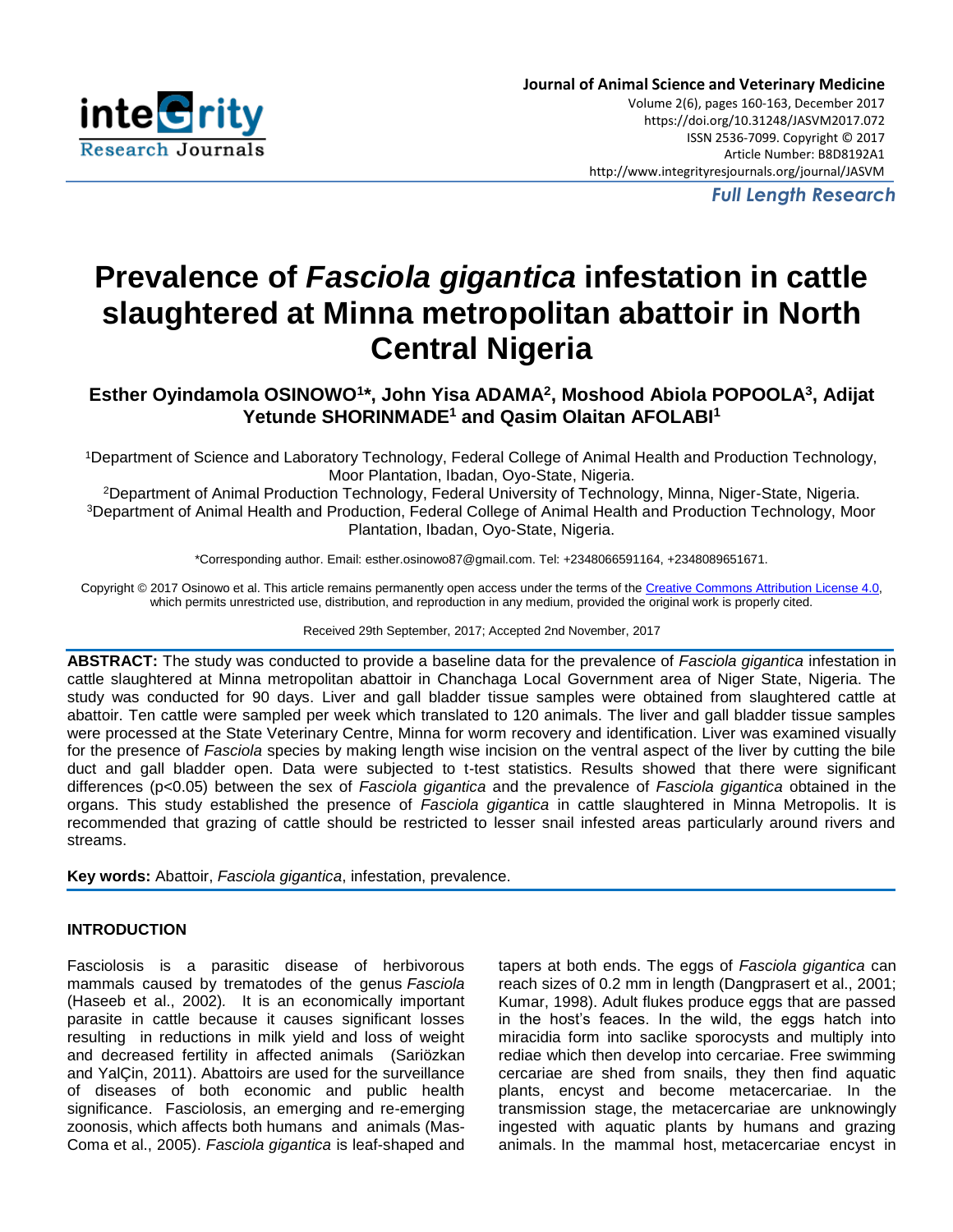|  | Table 1. Prevalence between sex of Fasciola gigantic obtained in organs. |
|--|--------------------------------------------------------------------------|
|--|--------------------------------------------------------------------------|

| <b>Sex</b> | Mean  | <b>Standard deviation</b> |       | p-value  |
|------------|-------|---------------------------|-------|----------|
| Female     | 27.00 | 0.70                      | 15.59 | $0.041*$ |
| Male       | 13.50 | 0.50                      |       |          |

\*- significant at p<0.05.

**Table 2**. Prevalence of *Fasciola gigantica* in liver and gall bladder of cattle.

| Organs       | Mean  | <b>Standard deviation</b> |      | p-value  |
|--------------|-------|---------------------------|------|----------|
| Liver        | 20.12 | 0.42                      | 6.17 | $0.030*$ |
| Gall bladder | 12.10 | 0.18                      |      |          |
|              |       |                           |      |          |

\*- significant at p<0.05.

the duodenum. Immature flukes then penetrate the liver and become mature in the biliary track (Cheesbrough, 2005; Read, 1973).

Fasciolosis is endemic in many countries of the world and it has food safety implications as it is a food-borne infection of public health importance in many parts of the world. It is estimated that more than 180 million people are at risk of infection, which make this disease to be a serious public health concern (WHO, 2007). About 2.4 million people are estimated to be infected in countries such as Andean Highlands of Bolivia, Ecuador and Peru, also the Nile Delta of Egypt and northern Iran (Haseeb et al., 2002).

Thus, the aim of this study is to provide baseline epidemiological data by estimating the prevalence rate of fasciolosis in cattle population in the study area.

# **MATERIALS AND METHODS**

# **Study area**

The study was conducted at Minna metropolitan abattoir, located in Chanchaga Local Government Area of Niger State with a distance of 8.41km, lies between 9.54056 latitude and  $6.55363$  longitude on a bearing of  $185^\circ$  S (Google Earth Map). Minna is the capital of Niger State of Nigeria and is geographically located in the Southern Guinea savannah zone, with a land mass of 283km<sup>2</sup> and lies between longitude  $6^{\circ}$  29 $^{\circ}$  E and latitude 90 $^{\circ}$  31 $^{\circ}$  N (Student handbook, 2016).

# **Data collection, animal selection and sampling**

The study was conducted for 90 days. Ten slaughtered cattle were randomly selected at the abattoirs on the morning of visitation which was done twice a week to give a total of 120 animals of different sexes. The breeds of the selected animals were sokoto gudali and white Fulani between the ages of 2 to 4 years with a free-ranged management. Liver and gall bladder tissues were excised from the carcasses of these animals. The excised tissue samples were aseptically collected and placed into sterile polythene bags, which were labeled appropriately. Samples were then taken to State Veterinary Centre, Minna, for recovery and identification of worms as described by (Ulayi et al., 2007).

# **Worm recovery, identification and counting**

Each gall bladder was cut opened and washed with distilled water, liver tissue infected with flukes was cut opened and worms were removed and put into a petri dish. The worms were counted and collected into individual containers (Ulayi et al., 2007). The gall bladder contents were examined for the presence of *Fasciola gigantica* eggs using sedimentation technique as described by (Urquhart et al., 2003).

# **Data analysis**

Data were subjected to descriptive statistics such as frequency and percentage and t-test statistics using SPSS (Version 22).

# **RESULTS**

In Table 1, the results show that there was significant difference (p<0.05) in the sexes of *Fasciola gigantica*  obtained from the organs of the sampled cattle. Female *Fasciola gigantica* was more prevalent than the male with means of  $27\pm0.70$  and  $13.50\pm0.50$  respectively. Table 2 shows that *Fasciola gigantica* was found to be more prevalent in liver than in gall bladder with means of  $20.12\pm0.42$  and  $12.10\pm0.18$  respectively. There was a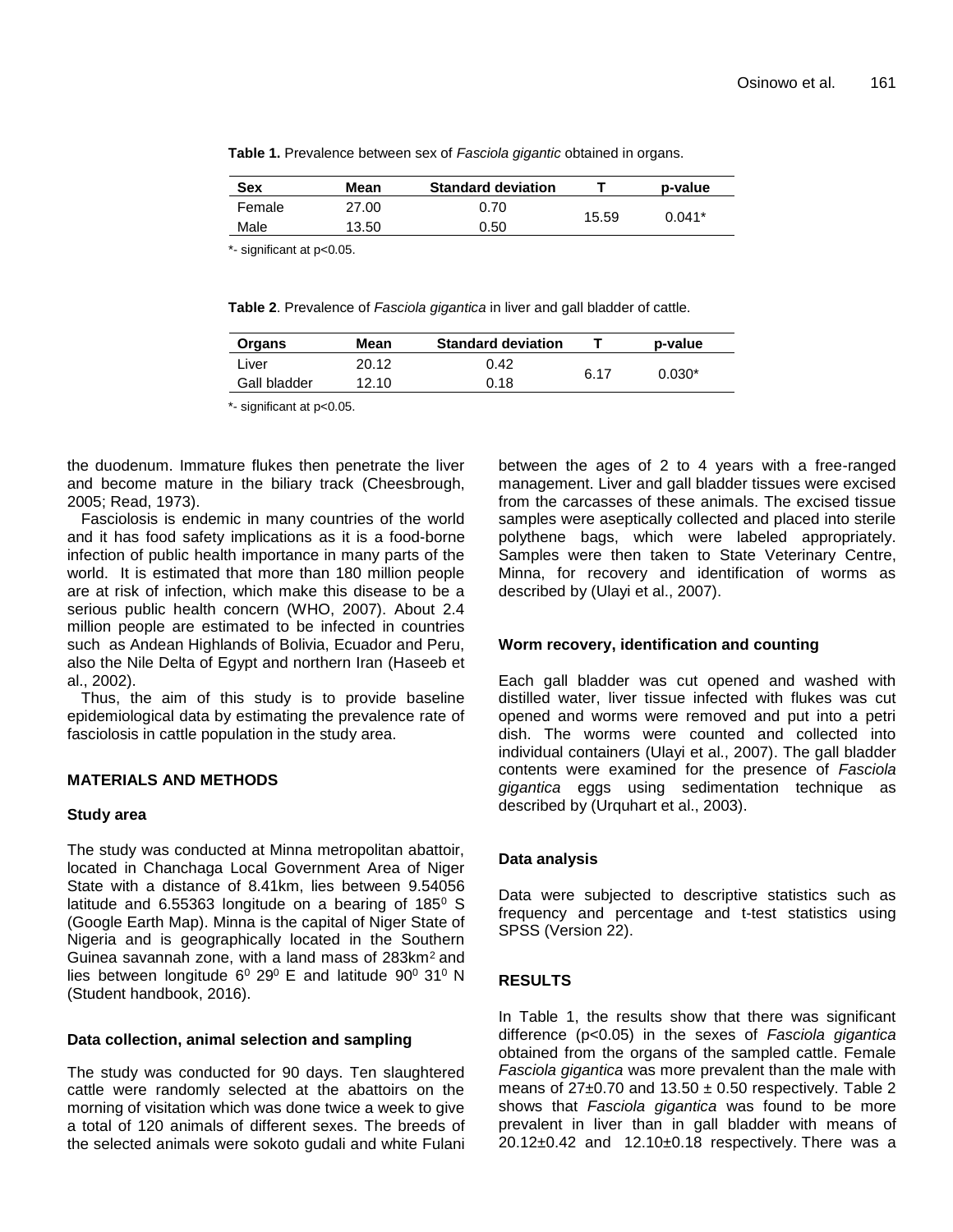

**Figure 1.** Prevalence of *Fasciola gigantic* obtained during the study **Figure** period.



**Figure 2.** Prevalence of sex of *Fasciola gigantica* obtained during the study period.

higher frequency of occurrence of *Fasciola gigantica*  during the month of August, followed by July and the least was obtained in June (Figure 1). The prevalence of sex of *Fasciola gigantica* with respect to the period of occurence during the period of study is presented in Figure 2. Results revealed that female *Fasciola gigantica*  were most prevalent in the month of August, followed by in July and the least was obtained in June. Also male *Fasciola gigantica* were mostly obtained in July, followed by August while the least was obtained in June.

# **DISCUSSION**

The difference obtained in the sex of *Fasciola gigantica*  recorded during the study period disagreed with the findings of Ulayi et al. (2005) who reported that prevalence rates in female and male animals in Zaria were 38.5 and 50.0% respectively. The difference obtained in prevalence of *Fasciola gigantica* in the organs where it was more prevalent in the liver than gall bladder and could be due to its migration within the liver